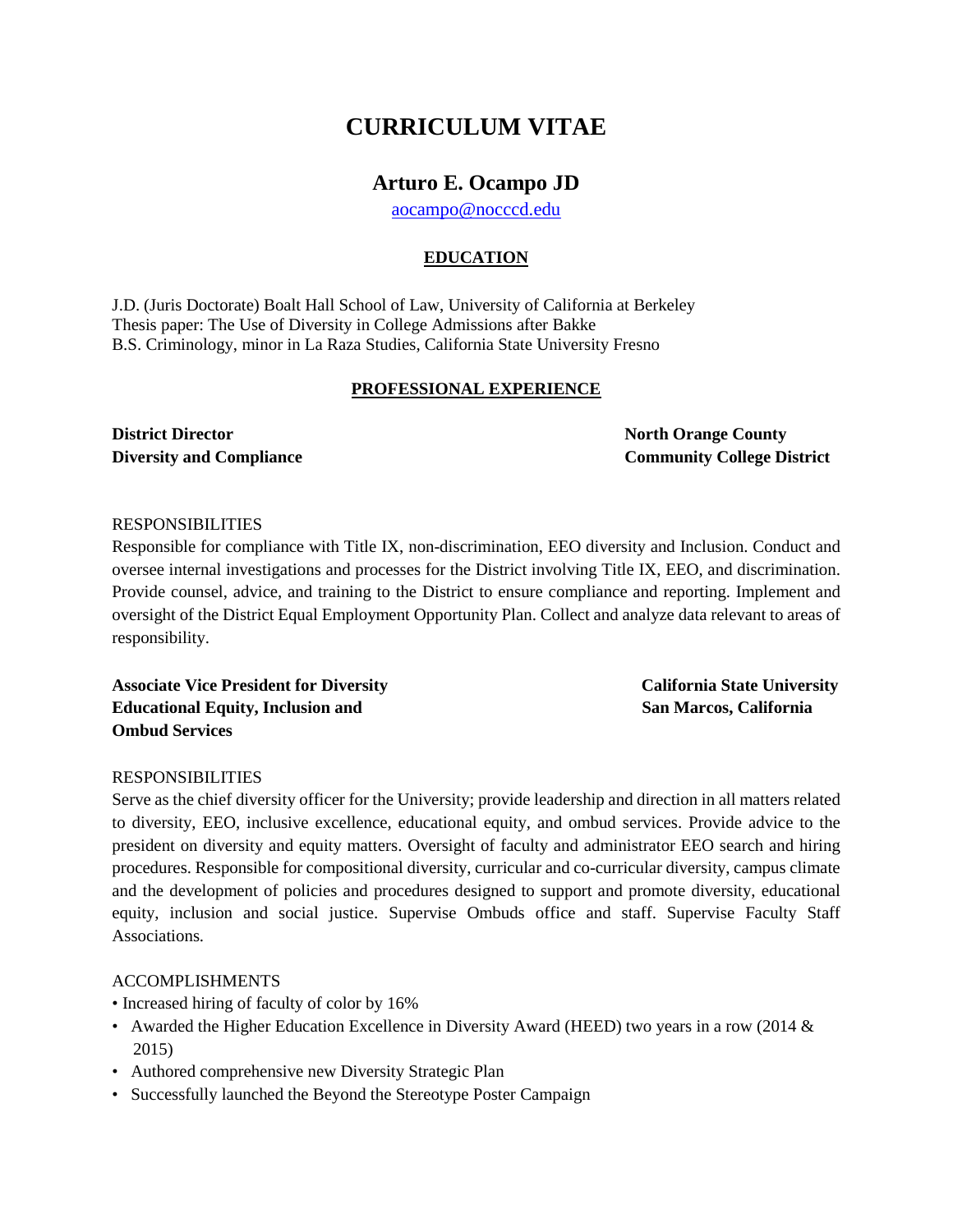- Created the Conversations That Matter Series
- Launched mapping of all university wide diversity efforts (curriculum, co-curriculum, activities, policies)
- Successfully advocated for a Latinx Student Center
- Developed the President's Diversity and Excellence Awards for Students, Faculty & Staff
- Awarded more than 24 Social Justice Grants
- Successfully collaborated with university partners for the first CSUSM Black sorority & fraternity
- Expanded the Faculty Diversity Fellow Program
- Launched the first North County All People's Luncheon
- Successfully implemented the University's first Strategic Diversity Plan
- Developed new senior administrative and faculty hiring procedures and search committee training.
- Led the strategic planning process for the development of a new diversity plan
- Assisted in the development of the HSI grant for CSUSM, awarded in 2015
- Led the diversity mapping initiative which resulted in the mapping of the curriculum and all campus events and programs around diversity

#### Attorney/Of Counsel **Kronick, Moskovitz, Attorney/Of Counsel**

# **Tiedemann & Girard Sacramento**

#### RESPONSIBILITIES

Provided legal counsel and representation to school districts and community colleges in the areas of education law, EEO, and diversity. Conducted internal investigations, provided trainings and workshops for community colleges, school districts, and their boards.

### **Assistant Provost University of the Pacific Stockton, California**

#### RESPONSIBILITIES

Faculty recruitment and retention, serve as the chief diversity officer - provided leadership in diversity and inclusive excellence, develop policies and procedures in hiring, promotion and tenure of faculty, collaborated across units and departments to ensure diversity is integrated into the curriculum and cocurriculum , provide expertise to the Provost, Deans, Human Resources, and Enrollment Management on diversity, non-discrimination and affirmative action, assist in efforts to recruit and retain underrepresented students, assist in fostering a welcoming and inclusive campus climate, engage in community outreach with underrepresented communities.

#### ACCOMPLISHMENTS

- Developed faculty and staff hiring guidelines
- Met hiring goal of 33% hiring of faculty of color
- Led the Diversity Course Requirement initiative
- Organized and sponsored the Diversity Curriculum Transformation Seminar
- Initiated the pre-tenure diversity faculty mentoring programs
- Developed student outreach materials for underrepresented populations and developed targeted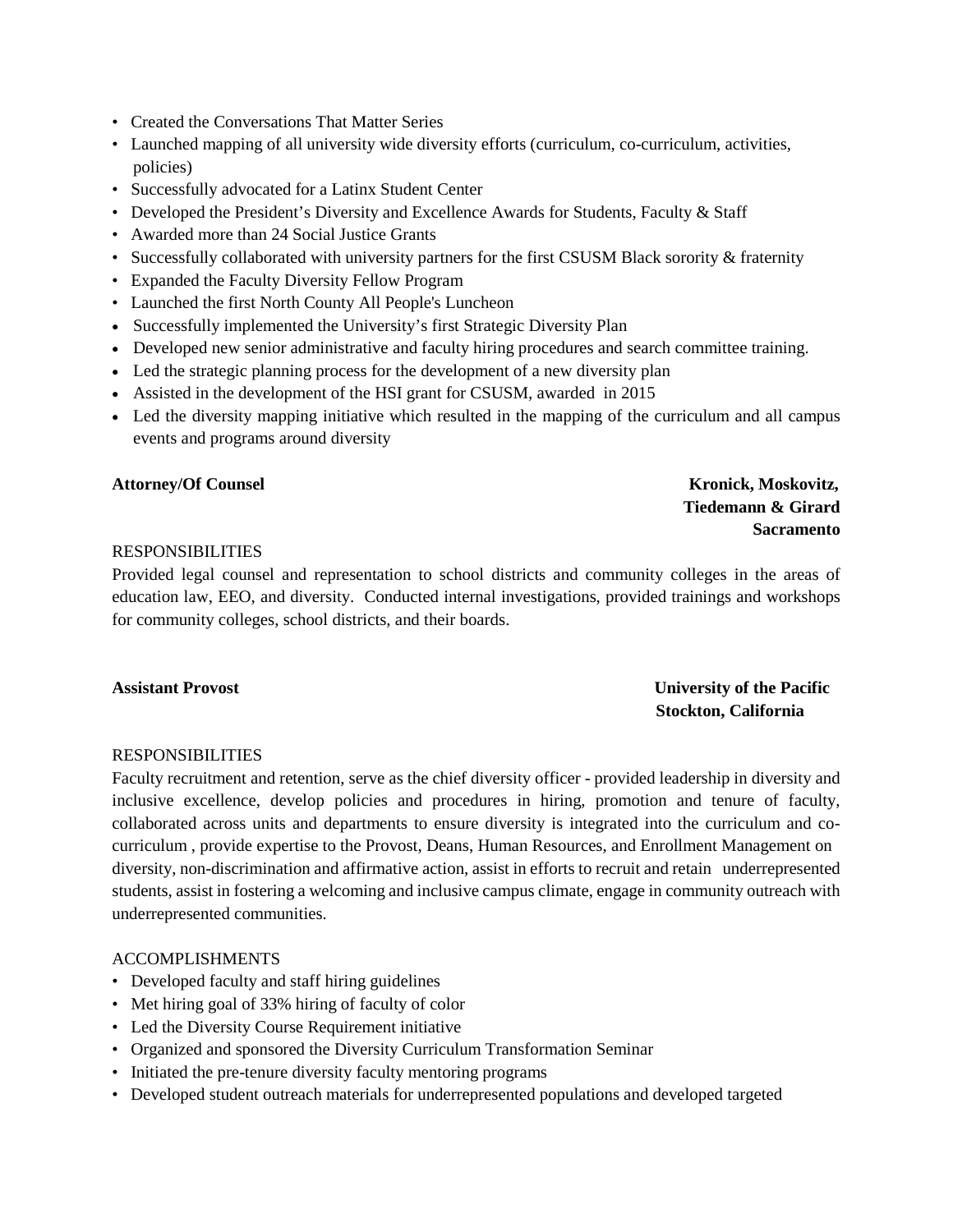recruitment

- Organized the first Annual Northern California Pre-tenure Faculty Forum on Publishing and Networking
- Assisted in organizing the Familia Latina de Pacific affinity group
- Organized the African American Recruitment and Retention Committee
- Sponsored and/or organized annually over 20 diversity programs and events
- Co-founder of the Pacific Academia de Matematicas (PAM) math pipeline project for K-12 students
- Co-founder and grant writer for the Reach for the Stars STEM Academy pipeline project for K-12 students
- Assisted in developing a bias response network
- Developed best practices workshops for search committees
- Organized and sponsored the African American Financial Aid Workshop
- Co-organized the Pioneering Diversity and Engaging Community Symposium, with over 400 campus and community participants

| <b>Director of Diversity (Office of Diversity/Chancellor)</b> |
|---------------------------------------------------------------|
| <b>Director of Equal Employment Opportunity</b>               |
| and Compliance (Human Resources)                              |

**San José/Evergreen Community College District, San José, CA.** 

#### RESPONSIBILITIES

Serve as the Chief Diversity and EEO Compliance Officer for the District, advise the Chancellor and Human Resources on EEO, discrimination and diversity matters, oversee and conduct investigations of inhouse discrimination complaints, and complaints from DFEH, EEOC and Office of Civil Rights, U.S. Dept. of Education, oversaw faculty and staff hiring processes and recruitment of underrepresented faculty and staff, mediate employee disputes, responsible for providing training to administrators on diversity, EEO and human resources matters,develop the District Diversity Plan and developed its first diversity program, work with local community groups and educational institutions on equal educational opportunities.

#### ACCOMPLISHMENTS

- Increased the diversity of faculty to over 50%
- Developed the District's first diversity program and diversity plan Developed targeted faculty recruitment materials
- Authored the California Community College Chancellor's Office "Model Diversity and Equal Employment Opportunity Plan for California Community Colleges"
- Developed the District's sexual harassment training program for managers and supervisors
- Created and implemented new policies on hiring and non-discrimination
- Received the State Chancellors award for most diverse faculty
- Received the Dr. John W. Rice Diversity and Inclusion Award
- Created and implemented the District's first policy on diversity
- Created the District's new hiring procedures and protocol for screening committees
- Developed best practices training for screening committees
- Updated and implemented new discrimination and harassment procedures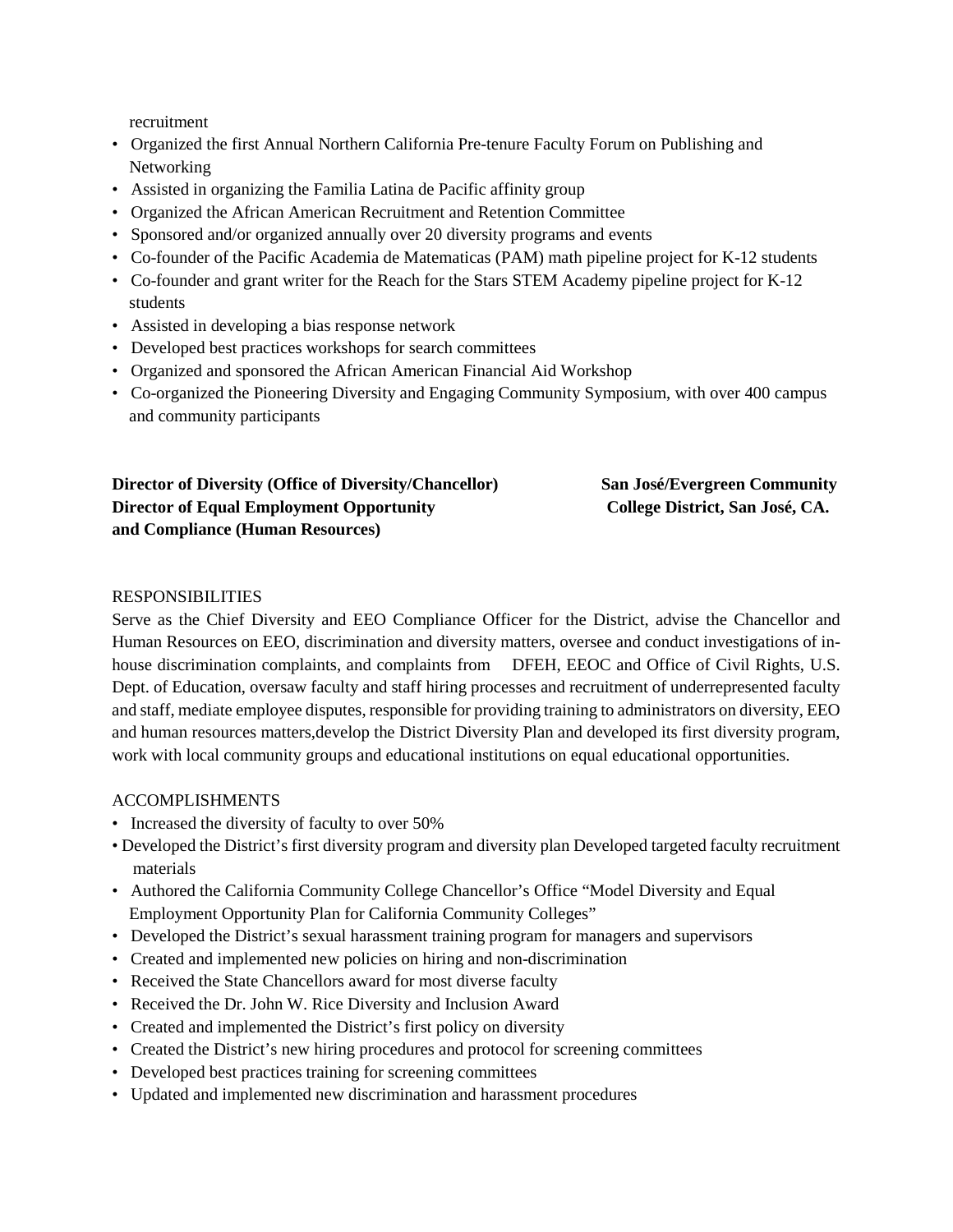- Assisted in organizing the Evergreen Valley College American Indian Council on Higher Education
- Developed the District's policy and procedures on tuition and admissions of AB540 and other immigrant students
- Developed new evaluation tool for administrators and oversaw its implementation.

#### **Attorney and Migrant Unit Coordinator California Rural Legal Assistance**

# **Stockton, California**

#### RESPONSIBILITIES

Supervised migrant farm worker litigation for the region. Provided legal representation and advice to farm workers and low income residents of the San Joaquin Valley in the areas of labor and employment, immigrants' rights, education, housing, public benefits, and community outreach and education.

#### ACCOMPLISHMENTS

- Successful in over 80% of all cases handled
- In a series of cases our team succeeded in expanding eligibility for a class of 600,000 potential amnesty applicants under the Immigration Reform and Control Act of 1986
- Obtained injunctive relief prohibiting warrantless joint law enforcement immigration raids
- Established judicial precedence allowing an employee standing under the California Business and Professions Code for enforcement of field sanitation standards
- Successfully enjoined employers from violating field sanitation standards
- Part of legal team that required City of Stockton to replace destroyed low income housing due to redevelopment and to provide low income residents with relocation payments
- Required school district to change policy of placing all limited English proficient students in classes for students with learning disabilities.

### **Staff Attorney California Rural Legal Assistance Stockton/Modesto, California**

#### RESPONSIBILITIES

Legal representation for low-income residents of San Joaquin and Stanislaus counties in the areas of labor and employment, education, consumer Rights, immigrants' rights, public benefits, housing, community outreach and education.

#### ACCOMPLISHMENTS

- Successful in over 80% of all cases handled
- Organized over 10 citizenship day conferences serving over 1000 residents seeking citizenship
- Successfully required Stanislaus County to offer General Relief recipients due process in application process
- Successfully represented clients in labor commissioner, unemployment, Section 8, ALRB, SSI, Medi cal, State Disability, US Immigration, Cal OSHA and AFDC administrative hearings and appeals
- Obtained judgments for employees for wage and hour violations in the dairy, agricultural, housekeeping and food processing industries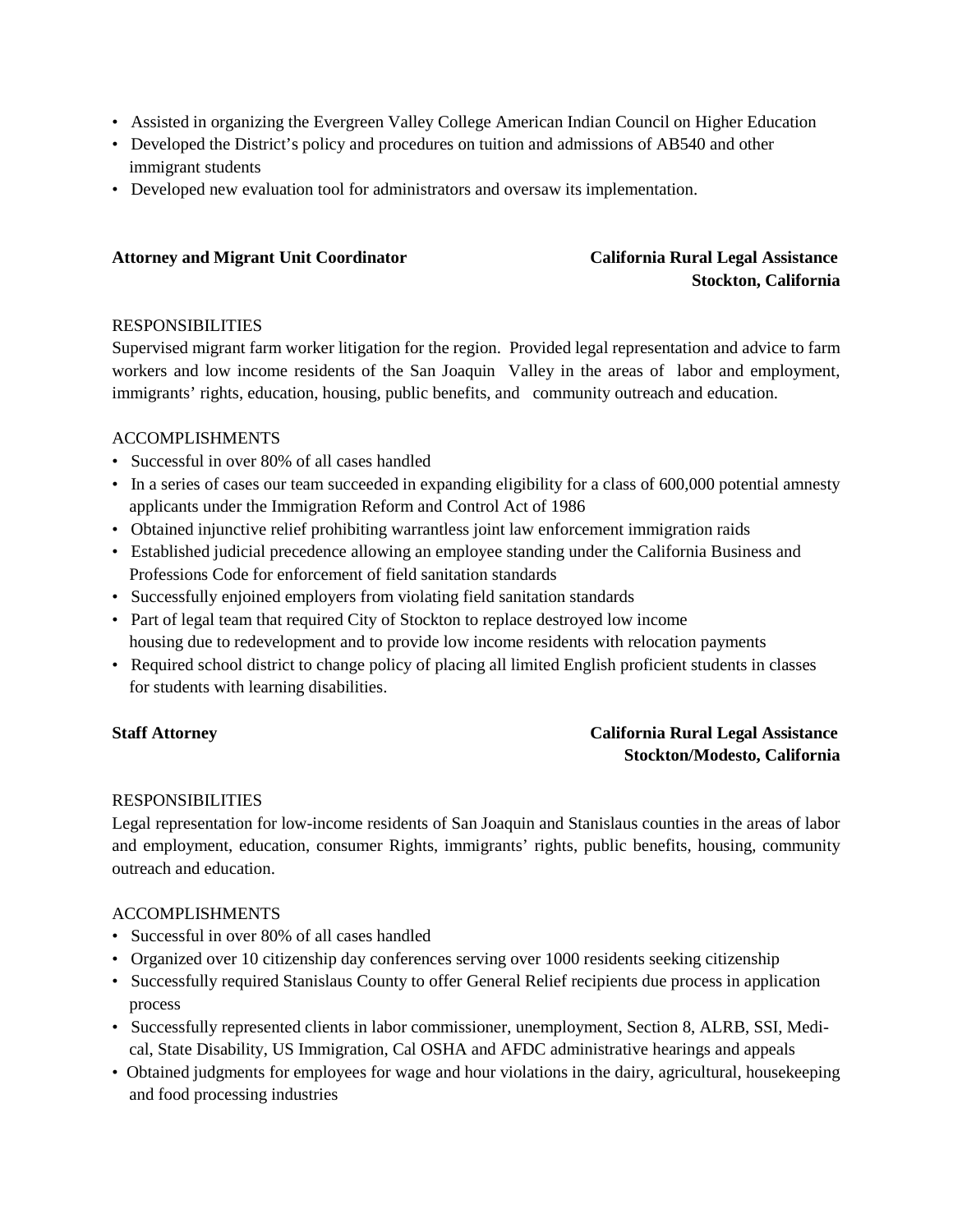- Assisted with press and acted as client liaison in Rancho de Cuevas Case
- Successfully litigated one of the first local cases using the breach of the warranty of habitability as an affirmative cause of action
- Successful collaboration with the District Attorney and office of the Sheriff to enforce the criminal provisions of the Immigration Consultant Act
- Handled over 90 Amnesty appeals, with a success rate of approximately 85%.
- Required school district to change testing of migrant students to accommodate migrant families migrating schedules
- Wrote and developed immigrant's rights video

#### **TEACHING**

#### **Adjunct Professor San Joaquin Delta College Stockton, California**

#### RESPONSIBILITIES

Developed curriculum and taught the following courses within the Social Science division: 1) Introduction to Sociology; 2) The American Immigrant Experience (Race and Ethnic Relations). The American Immigrant Experience course combined race and ethnic relations, history and sociology.

**Lecturer** University of the Pacific  **Stockton, California** 

#### RESPONSIBILITIES

Provided lectures in the School of Education graduate courses, Ethnic Studies and History on topics that included law for educational administrators, legal concepts for student life leadership, diversity and educational leadership, Latino current events and the history and law of U.S. immigration.

#### **SIGNIFICANT LITIGATION**

De Haro v. City of St. Helena: Local class action involving warrantless home raids of Hispanic residents by police and border patrol.

UFW v. INS: Federal class action suit against INS for due process violations of IRCA applicants.

Zambrano v. INS: Federal class action suit against INS for violating equal protection and due process rights of legalization applicants.

Velasquez v. Ackerman: Federal class action suit enjoining joint border patrol and local police raids in Hispanic business establishments involving 4th Amendment, and federal preemption violations.

Alcantar-Maya, Magaña v. Volpi & Son (San Joaquin Cty Super Ct No 255326); California Lawyer (7/93) 1992: Enjoined violations of field sanitation laws by asparagus grower using CA Business & Professions Code §17200.

Jacquez v. Beuhner: Affirmative lawsuit on behalf of farmworker family for landlord's breach of the warranty of habitability.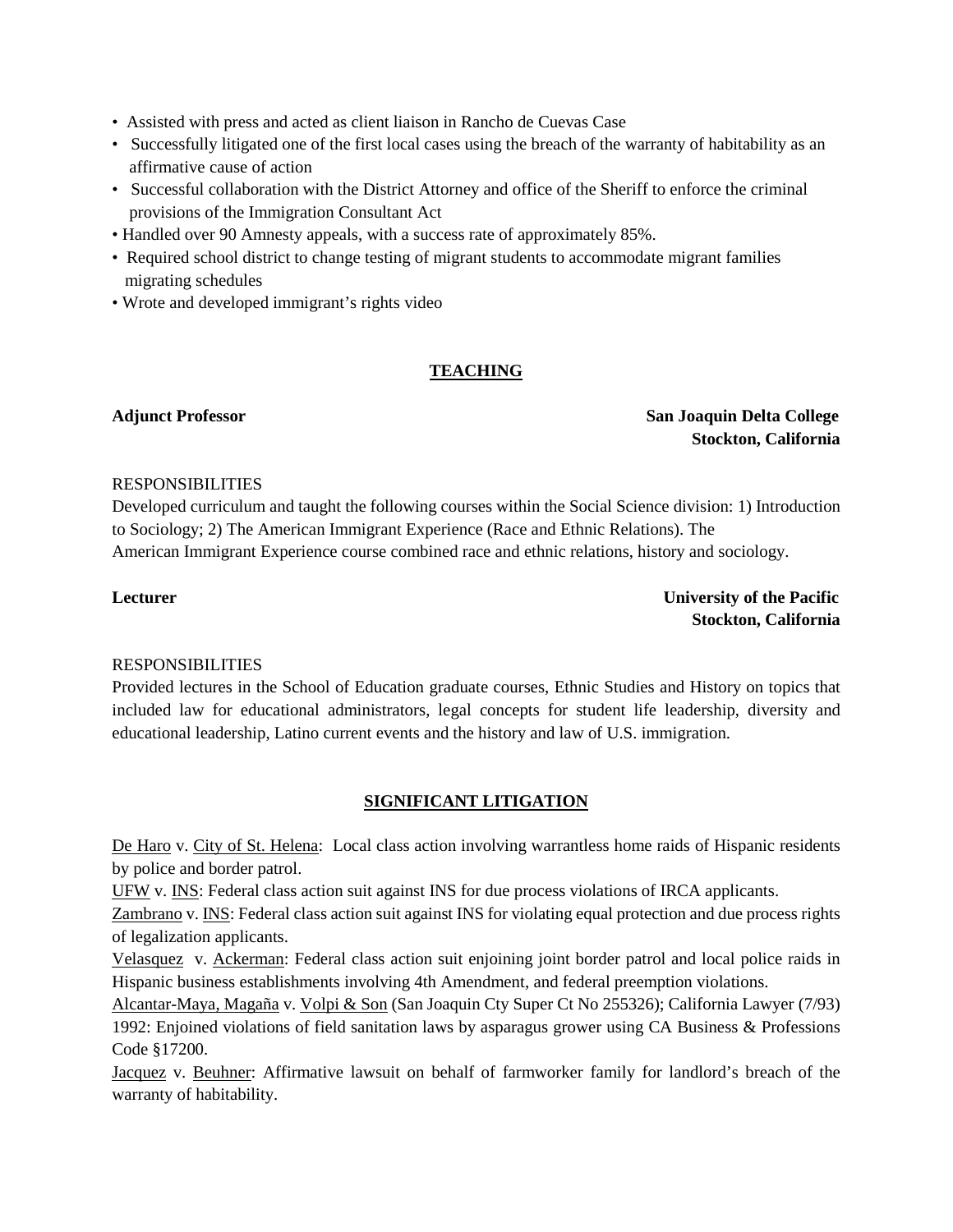Carrillo v. Ballin: (Rancho De Cuevas case) Judgment against grower for uninhabitable living conditions and labor violations of undocumented farm workers.

People v. Young: Criminal appeal involving lower court's violation of defendant's statutory rights in sentencing.

#### **PROFESSIONAL ORGANIZATIONS and ACTIVITIES (past and present)**

National Association of Diversity Officers in Higher Education Association of Chief Human Resource Officers State Bar of California President of the Lawyers Union of Rural California Bias Education and Advocacy Team Co-founder, College Consortium for Dispute Resolution Disability Advisory Council Veteran Active Duty Education Committee LGBTQA Faculty Staff Committee Latino Faculty Staff Committee African American Faculty Staff Committee Asian/Pacific Islander Faculty Staff Committee Ad Hoc Administrator Council Affirmative Action Diversity & Equity Consortium Hispanic Association of Colleges and Universities Silicon Valley Higher Education Round Table American Immigration Lawyers Association American Association of Hispanics in Higher Education Heritage Month Committees (various) Co-Chair, University Diversity Committee (UOP) Chair, Diversity Advisory Committee (SJECCD) Chair Diversity Council (CSUSM) Co-chair, Diversity Curriculum Committee) Co-Chair, Pioneering for Diversity and Community Engagement Committee WASC Subcommittee Co-founder, Familia Latina de Pacific President's Advisory Committee (UOP) Student Enrollment and Retention Committee Advisor for Pacific Latino Pre-Law Organization

#### **CIVIC AND COMMUNITY ORGANIZATIONS and ACTIVITIES (past and present)**

Vice President, Jose M. Hernandez Reaching for the Stars Foundation, Stockton CA Board of Directors, Hispanic Resource Council, Sacramento CA. National Association for the Advancement of Colored People (NAACP) La Raza Roundtable, San José CA. Tracy Unified Diversity & Equity Committee, Tracy CA. Coalition of Mexican American Organizations, Stockton CA. Latino Leadership Alliance, San José CA.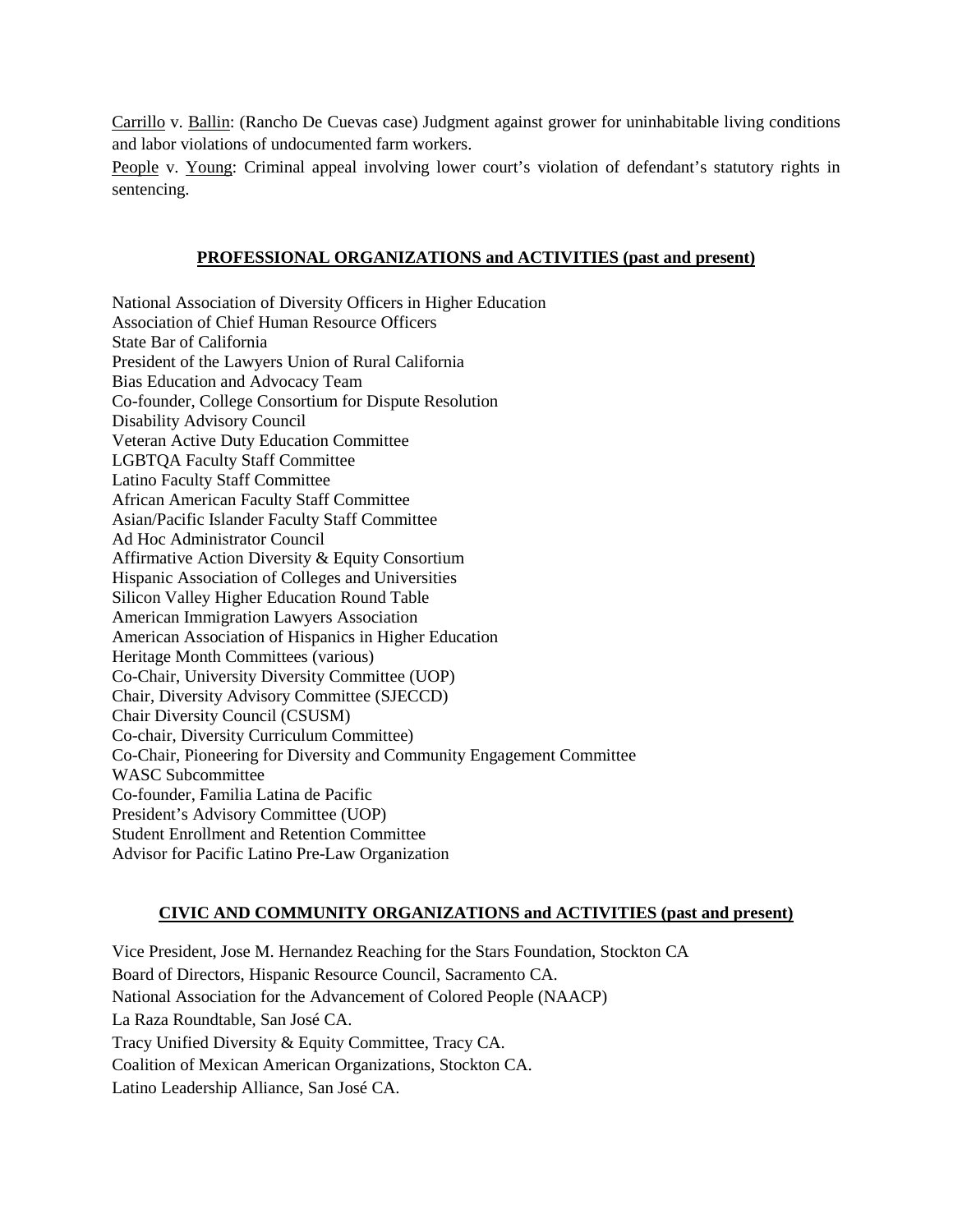Chair, San Joaquin County Immigrant's Rights Coalition, Stockton CA. Hispanics for Political Action, Stockton CA. American Indian Coalition for Higher Education, San José CA. Equal Rights Congress, Modesto CA. Mayor's Hike and Bike Fundraiser Committee for the Stockton Food Bank, Stockton CA. Science Blast Conference and Community Day Committee, Stockton CA. APANTLI Advisory Committee, Stockton CA. Ocampo Family College Scholarship, Tracy CA. Bracero Statue Plaque Dedication Committee, Stockton CA. San Joaquin Mock Trial Judge, Stockton CA. San Joaquin Delta College Puente Mentor, Stockton CA.

#### **PRESENTATIONS, TRAININGS AND LECTURES**

- Bias in Hiring, North Orange County Community College District, Anaheim, Fullerton and Cypress CA. 2017- present
- Preventing Discrimination and Harassment, North Orange County Community College District, Anaheim, Fullerton and Cypress CA. 2017- present
- Hiring Committee Training, North Orange County Community College District, Anaheim, Fullerton and Cypress CA. 2017- present
- Managing for Diversity, North Orange County Community College District, Garden Grove, 2017
- Title IX, North Orange County Community College District, Anaheim, Fullerton and Cypress CA. 2017- present
- Diversity Representative Trainings, North Orange County Community College District, Anaheim, Fullerton and Cypress CA. 2017- present
- Diversity Frameworks, Fullerton College, Fullerton CA. 2016
- The Difference Between Equity and Equality and Diversity and Inclusion, Fullerton College, Fullerton CA 2016- present
- Speech Pathology Accreditation Requirement Seminar, Sexual Harassment and Non-Discrimination Seminar, CSUSM, San Marcos, CA. 2015
- Speech Pathology, Developing Intercultural competence in Health Care and Counseling, CSUSM San Marcos CA. 2015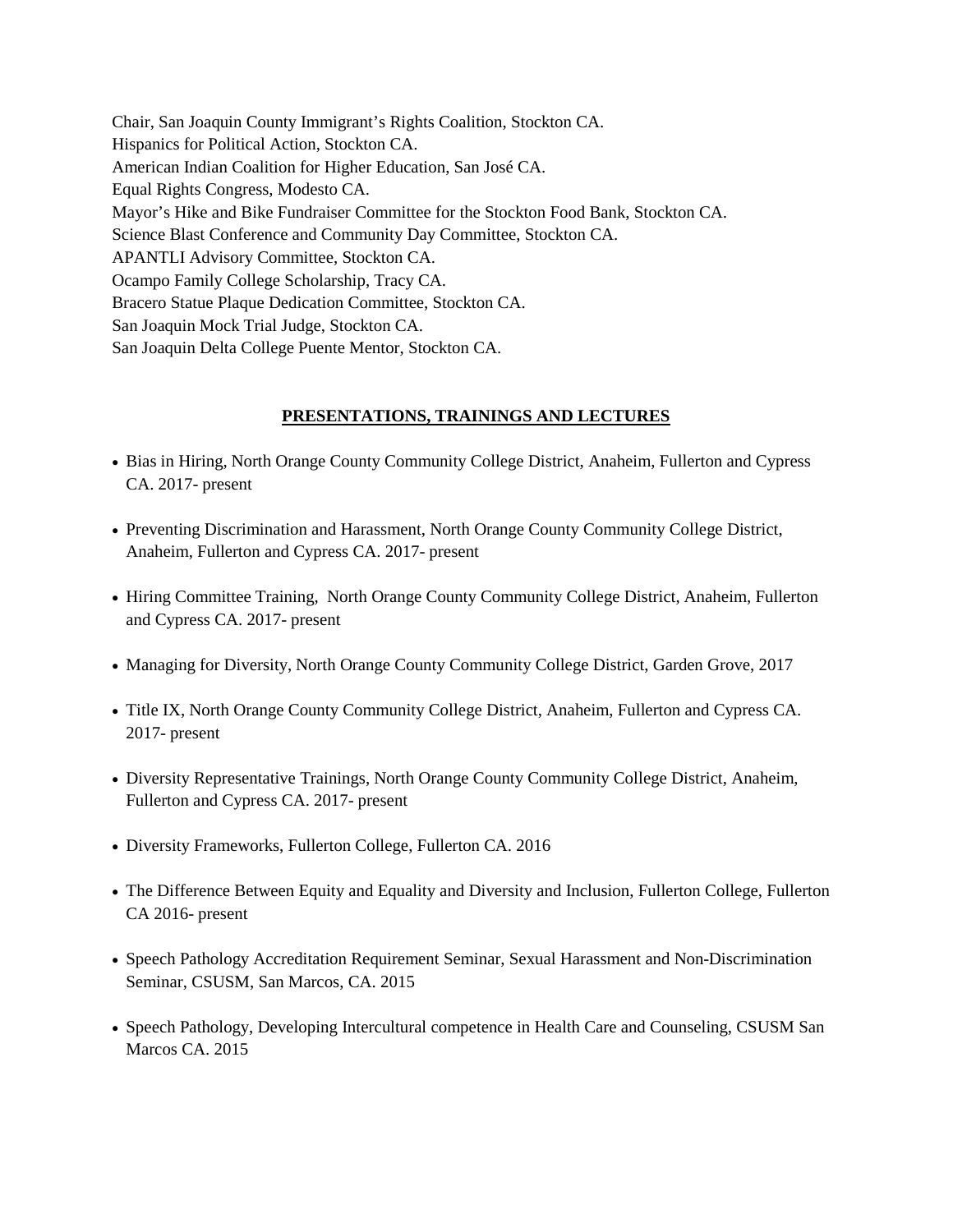- Leadership Academy, workshops on Diversity, Why Do We Do It? Issues of Cultural Appropriation and Bias, CSU San Marcos, CA. 2013-2015
- Senior Administrator and Faculty Search Committee Training, CSU San Marcos, CA. 2013-2015
- Beyond the Stereotype Poster Campaign, Stereotypes and Cultural Appropriation. Various locations, San Marcos CA. 2014-2015
- College of Health Sciences and Human Services, Title IX, Harassment and Discrimination Training, CSU San Marcos, CA. 2014 and 2015
- Campus Connect, Diversity Perceptions, CSU San Marcos CA. 2013
- Social Justice Retreat, Student Life and Leadership, On Being an Ally for Social Justice, San Marcos CA. 2013
- Student Organization Leadership Conference, Issues of Cultural Appropriation, Stereotypes and Bias, CSU San Marcos 2013
- School Board member training. Essentials of the Brown Act for Board Members, Salinas CA. 2013
- Fresno Community College District, Elements of an EEO and Diversity Plan, Fresno CA. 2013
- Catholic Charities, Train the Trainers Workshop on Deferred Action for Childhood Arrivals, Stockton CA. 2012
- Delta College Community Forum, DACA Eligibility and Application Process, Stockton CA. 2012
- APANTLI, Board and Staff Training, Preventing Sexual Harassment in the Education Work Environment, Stockton CA. 2012
- Tracy Hispanic Business Group, Scholarship and Awards Dinner Keynote Speaker, The Importance of Role Models and Diversity, Tracy CA. 2012
- University of the Pacific, Faculty Training, Best Practices in Faculty Recruiting and Selection, Stockton CA. 2012
- University of the Pacific, Staff Training Workshop, What is Diversity and Why Should I Care? Stockton CA. 2012
- Bilingual Financial Aid Conference, Dream Act Update, Stockton CA. 2012
- Nation of Islam Latino Conference, Panelist, Immigration Myths and Facts, Stockton CA. 2011
- University of the Pacific, Latino Heritage Month, AB 540 Student's Rights, Stockton CA. 2011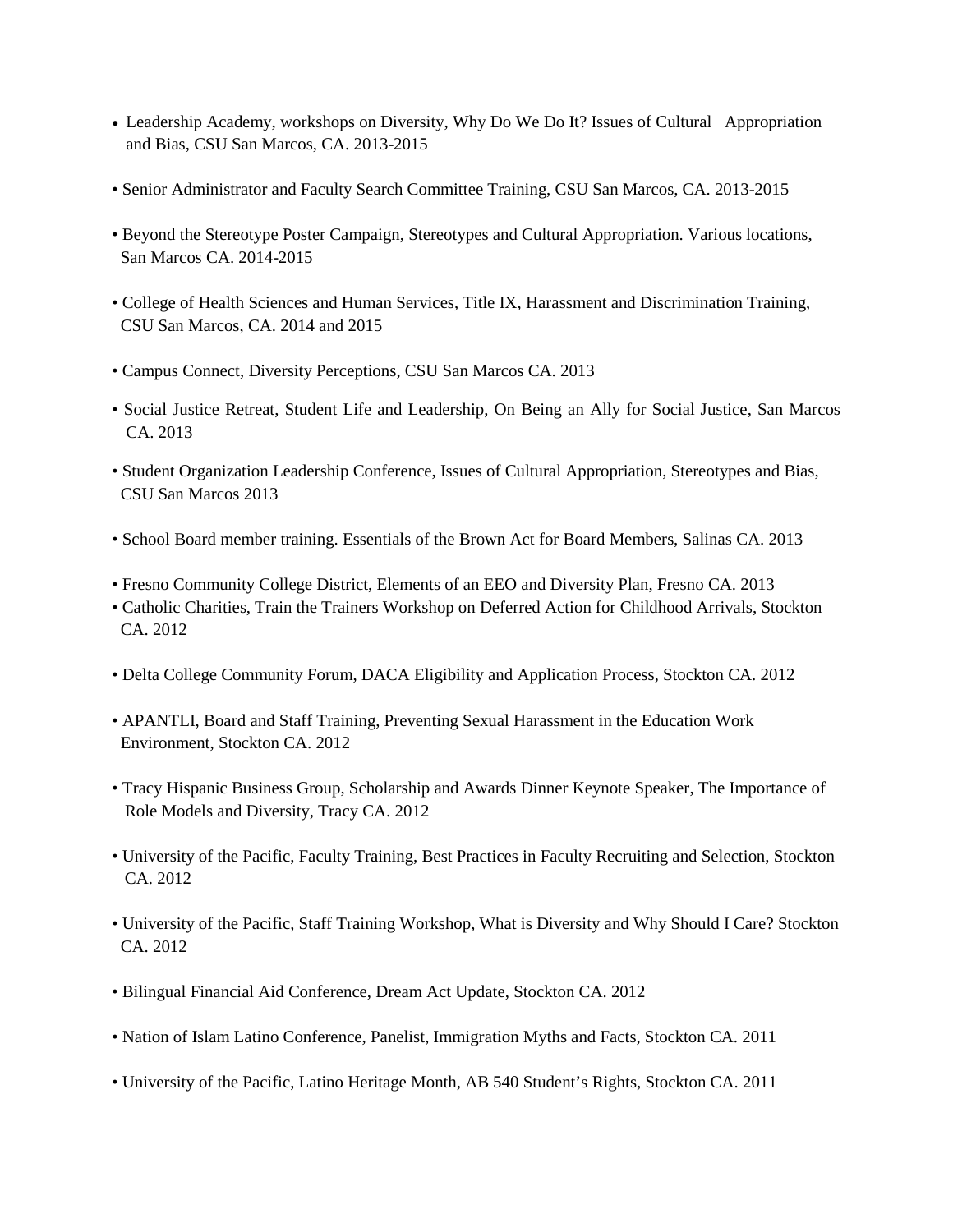- University of the Pacific, Student Life, Preventing Sexual Harassment and Discrimination, Stockton CA. 2011
- University of the Pacific, Immigration Rights Series Panel, What's up with Arizona? Stockton CA. 2011
- University of the Pacific (class lecture), Immigration History: Anatomy of the Zambrano case, Stockton CA. 2010-present
- University of the Pacific Guest Lecturer, Diversity for K-12 Educators, Stockton CA. 2009 present
- University of the Pacific, Bilingual Financial Aid Conference, AB 540 Student Rights and Obligations, Stockton CA. 2009
- University of the Pacific (class lecture), Ethnic Studies: Racial Bias and Racial Profiling, Stockton CA. 2010
- University of the Pacific (class lecture), Law in Higher Education, Summarizing Affirmative Action since Brown v. Board of Education, Stockton CA. 2008 - present
- Black Network Recruiter's Forum Panelist, Bias in the Workplace, Milpitas CA. 2007
- San José/Evergreen Community College District, Understanding the Essential Elements of Cultural Proficiency and the Cultural Proficiency Continuum, San José CA. 2007
- San Jose Evergreen Community College District, Essentials for Conducting Internal Investigations of Harassment/Discrimination Complaints, San Jose, CA. 2006
- San José/Evergreen Community College District, Conducting Administrator Evaluations, San José CA. 2007
- San Diego Community College District, Implementing the Model Equal Employment Opportunity Plan and Guidelines, San Diego CA. 2006
- North Orange Community College District, Implementing the Model Equal Employment Opportunity Plan and Guidelines, Fullerton CA. 2006
- Fresno City College, Implementing the Model Equal Employment Opportunity Plan and Guidelines, San Diego CA. 2006
- San José City College, Implementing the Model Equal Employment Opportunity Plan and Guidelines, San José CA. 2006
- State Chancellor's Office for California Community Colleges, Implementing the Model Equal Employment Opportunity Plan and Guidelines, San Diego CA. 2006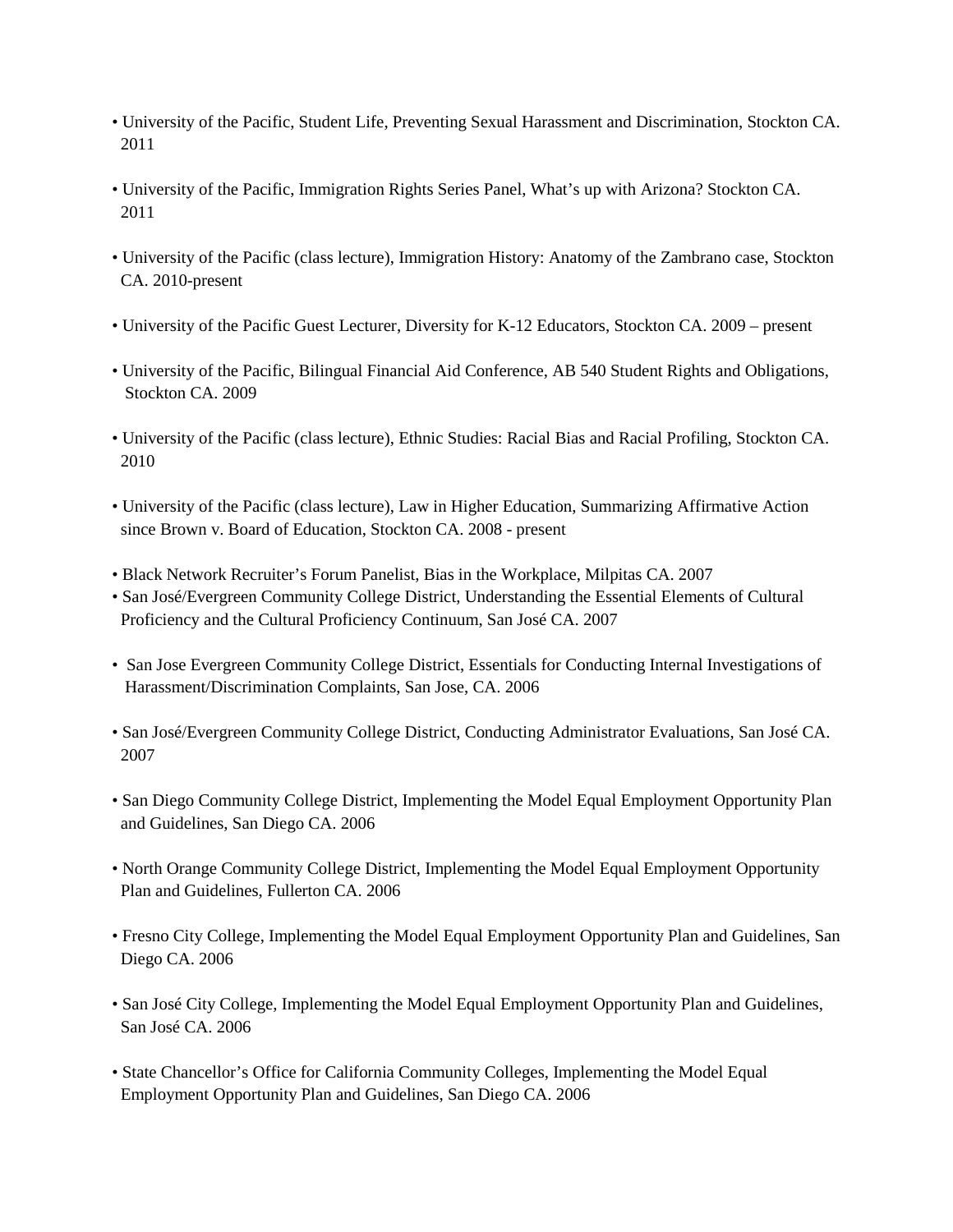- San José/Evergreen Community College District, Supervisor's Training on Sexual Harassment Prevention, San José CA. 2006-2008
- Catholic Diocese of Monterey, Christ the King Church, Spanish Presentation on Supervisor's Training on Sexual Harassment Prevention, Salinas CA. 2006
- California Latino Trustee Association Conference, Higher Education and Access for Immigrant and Undocumented Students, San Diego CA. 2006
- State Academic Senate Annual Conference, Faculty Perspectives on the Model Equal Employment Opportunity Plan and Guidelines, San Francisco CA. 200
- Association of Chief Human Resources Officers, Training Conference, The Model Equal Employment Opportunity Plan and Guidelines, Lake Tahoe NV. 2006
- National Community College Hispanic Council Symposium, Evaluating Academic Administrators for Cultural Proficiency/Diversity, San José CA. 2006
- Community College Latino Trustees Association Conference, AB 540, Access to Community Colleges and the Immigrant Student, Sacramento CA. 2006
- Evergreen Valley College, Instructional Improvement Day, Gay, Lesbian and Transgender Current Issues, San José CA. 2006
- Evergreen Valley College, Hiring Demographics, Using Diversity and Cultural Competence in the Screening and Selection Process, San José CA. 2005
- Evergreen Valley College, A Discussion on Cultural Identity and Mixed Race Latino's, San Jose CA. 2005
- Evergreen Valley College, Associated Student Body, Students Rights Regarding Sexual Harassment and Discrimination on the College Campus, San José CA. 2005
- Santa Clara Office of Human and Social Services, Providing Culturally Competent Services to the Latino and Vietnamese Community, San José CA. 2004
- Evergreen Valley College, Teaching and Learning Center, Creating the Diversity Toolkit, San José CA. 2004
- Association of Chief Human Resource Officers/Equal Employment Opportunity Officers Conference, Update on the State Chancellor's Office Model EEO Plan, Lake Tahoe NV. 2004
- San José/Evergreen Community College District, Instructional Improvement Day, Understanding our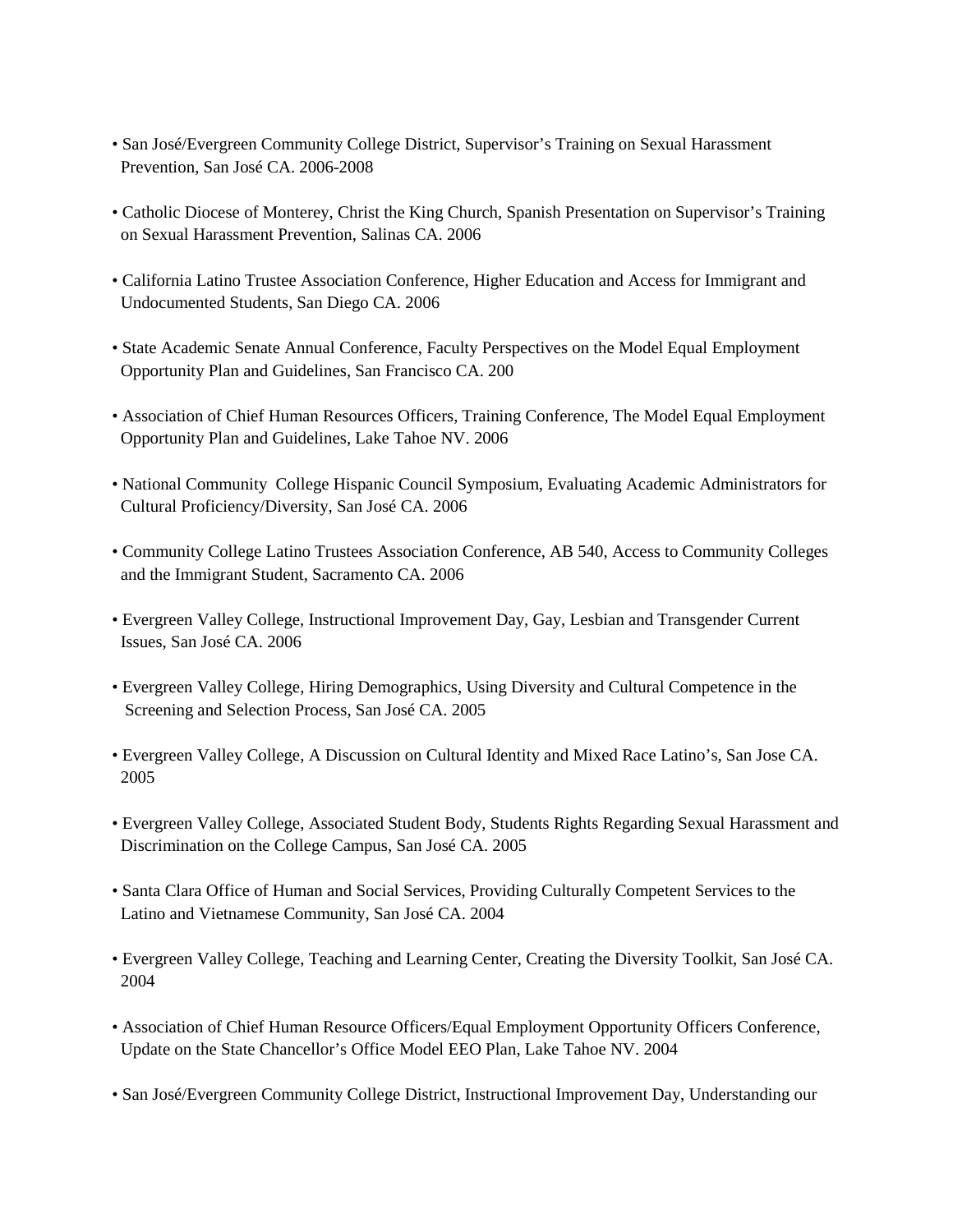Diverse Students, Their Experiences and Perspectives, San José CA. 2003

- Santa Clara County Office of Dispute Resolution, Department of Human Relations, Cultural Proficiency in Conducting Mediations, Santa Clara CA. 2003
- Evergreen Valley College, Psychology Course, Recognizing Sexual Harassment, San José CA. 2003
- Santa Clara County Office of Human Relations (KIN Project)/San José Unified School District, Mexican American Culture and History, an Overview, San José CA. 2003
- California Conservation Corps, Sexual Harassment and Discrimination, Prevention and Reporting, San José CA. 2003
- San José/Evergreen Community College District, Instructional Improvement Day, Preventing Sexual Harassment and Discrimination, Evergreen Valley College, 2002
- Catholic Diocese of Monterey Annual Conference, Social Justice and Farm Workers in the Salinas Valley, Salinas CA. 2002
- Evergreen Valley College, Training for Screening and Selection Committees, Legal Requirements and Diversity, San José CA. 2002
- Santa Clara University, Multicultural Conference, Resources for Families and Communities, How to Respond to Racism, a Practical Primer, Santa Clara CA. 2002
- Santa Clara University, Multicultural Conference, Resources for Families and Communities, Understanding the Roots of Racism, Santa Clara CA. 2001
- San José/Evergreen Community College District, Preventing Discrimination in Educational Institutions, San José CA. 2000
- Monterey Catholic Diocese Annual Conference, Social Justice, Putting Theory into Practice, Palma High School, Salinas California. 2000
- San José City College, How to Conduct a Legally Defensible Hiring Process and How to Test for Diversity Competence, San José CA. 2000
- San José/Evergreen Community College District, Diversity Town Hall Meetings, a series of 16 college and community meetings to assess diversity needs in the areas of Community Relations, Student Services, Hiring and Retention, Board Relations, Campus Environment, Discrimination, and Curriculum. San José, CA. 1999-2000
- Evergreen Valley College, Equal Employment Opportunity and Diversity Requirements in hiring for Community Colleges, San José CA. 1999